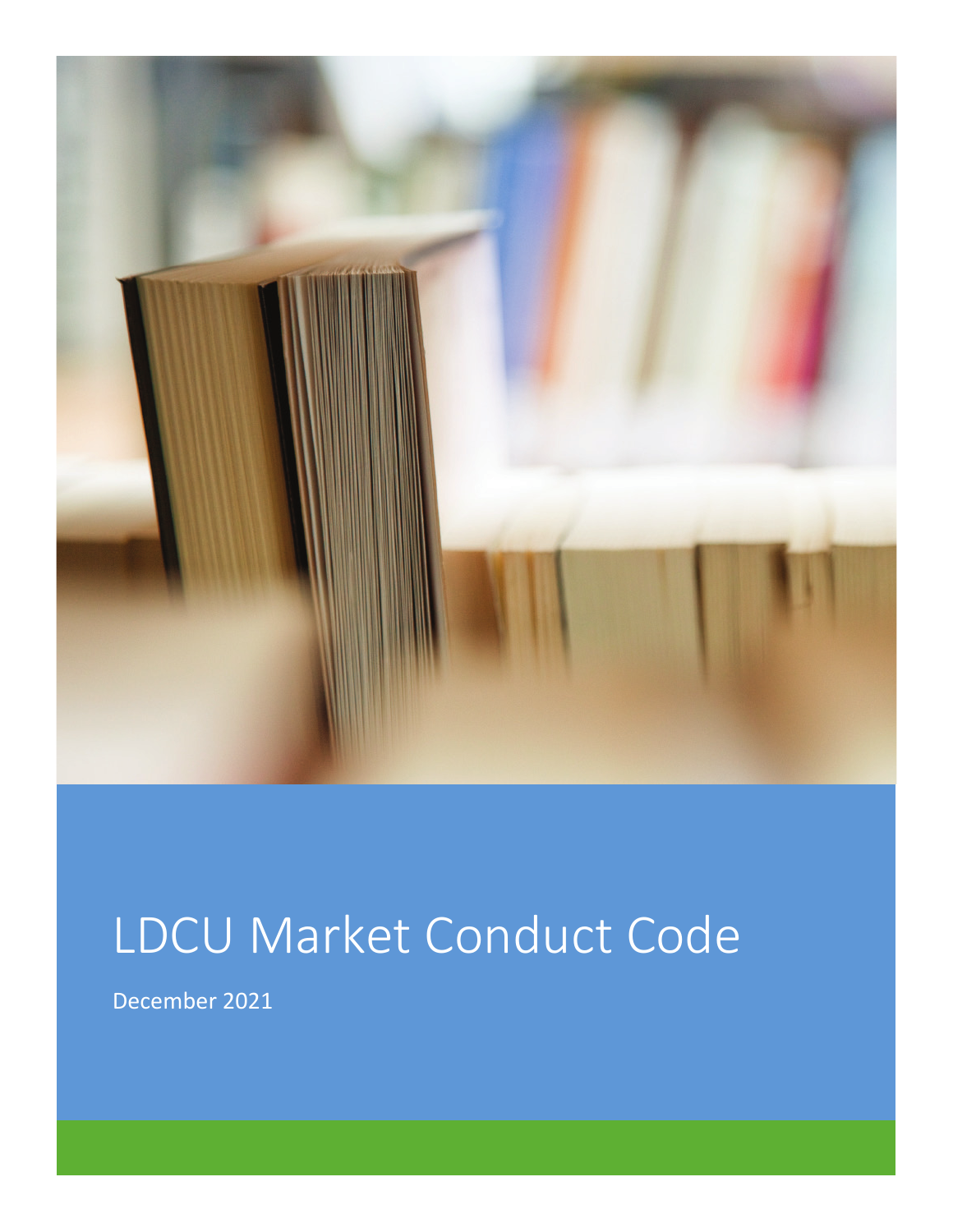

# Introduction: Principles in the Code

Credit Unions are unique institutions. Operating in Canada for over 100 years, Credit Unions are financial cooperatives that are governed and financed differently than banks. At Credit Unions, members are shareholders. Being a member means sharing in the Credit Union's success.

Our primary motivation is providing quality products and services to our members. We are committed to ensuring that our members are completely satisfied with the level of services they receive.

#### This is our Market Conduct Code.

The Code recognizes the best practice principles we pledge to follow for soliciting, promoting, advertising, marketing, selling or distributing our products or services. The Code demonstrates our commitment to the fair treatment of all those who use our services. We believe in fair sales practices, comprehensive access to banking services, transparency and openness, and a reasonable approach to settling complaints. Individuals are entitled to the best possible care of their financial interests. We respect all our provincial regulatory obligations, and continually practice absolute excellence in consumer protection. Our best practices can be summarized in five key principles:

**Business Practices:** We are committed to providing fair treatment to all our members and customers using our products and services. It is a core component of our governance and corporate culture.

**Fair Treatment and Fair Sales:** Treating members and customers fairly and demonstrating fair sales practices at all times are integral parts of our business practices.

**Access to Banking Services:** We ensure that all Credit Union members and customers are granted access to fundamental financial services.

**Transparency and Disclosure:** The Credit Union uses plain-language descriptions of products and services in its communications to ensure people make informed decisions.

**Complaint Handling:** We examine complaints and work to settle them fairly, and we track complaints to help ensure our practices continue to improve.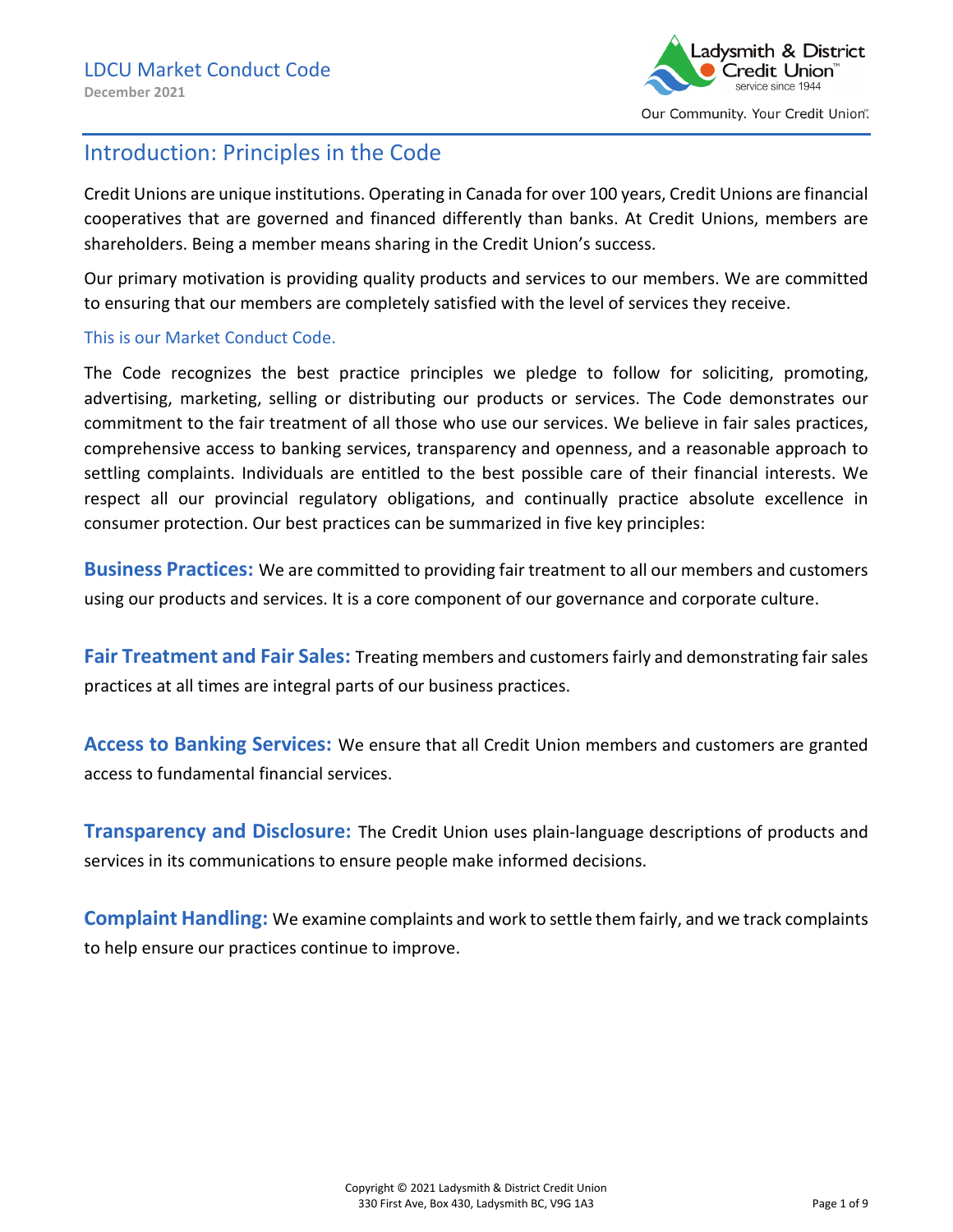

## Business Practices

# *The Credit Union aspires to make fair treatment a core principle of all our business practices. It is a hallmark of our corporate culture and demonstrated in the dedication of our leadership, governance, and employees.*

Our culture is based on making strategic decisions in the best interests of our members. All our employees are expected to support this culture by treating everyone who comes into a Credit Union and one another — fairly and with respect. Fairness is a fundamental right of every individual we serve.

Ensuring this culture is implemented and maintained is the responsibility of our Board of Directors, which is elected by our membership. The Credit Union sets fair treatment policies and procedures, and it is the responsibility of senior management to report to the board on matters of adherence to the principles with the Code.

Fair treatment also applies to how we manage personal information. Everyone has a right to expect their financial affairs will be handled with discretion. We collect, use, and disclose all personal information strictly in accordance with provincial and federal legislation. Our commitment to the fair treatment of all individuals is a key responsibility.

## Financial well-being and literacy

We put a premium on every individual's financial well-being and financial literacy. We are committed to developing and implementing policies and procedures that offer awareness and education on how to improve one's financial well-being through appropriate financial planning.

## Whistleblowing

An opportunity to anonymously report suspected unethical conduct is a critical tool for any responsible business. Our whistleblowing procedures allow employees to report incidents of actual or potentially improper or unethical conduct without fear of reprisal or unwarranted negative consequences.

These procedures also respect the rights of those about whom concerns are raised.

Our Board periodically reviews, approves, and maintains whistleblowing policies. At each Credit Union, our managers are responsible for monitoring and controlling operations in accordance with the whistleblowing policy.

## Lobbying

Like any other business or association, we enjoy the freedom  $-$  and the responsibility  $-$  to interact with governments and comment on policy, legislation, or regulations. We ensure that each lobbyist we hire, either on staff or as a consultant, acts on behalf of the Credit Union, discloses any conflicts of interest, registers with the appropriate registries, and follows all laws and regulations that apply.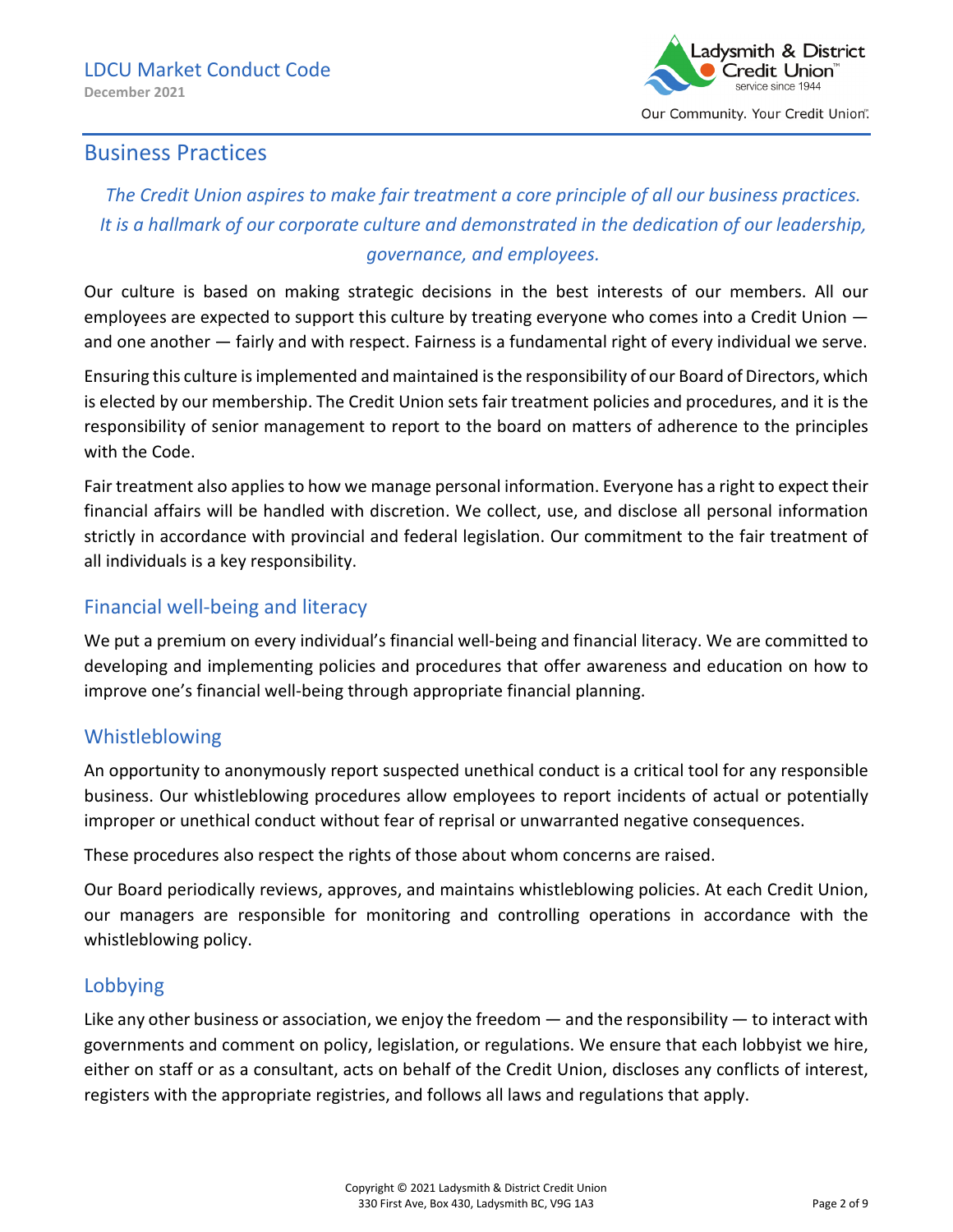

## Fair Treatment and Fair Sales Practices

*Treating members and customers fairly and demonstrating fair sales practices at all times are integral parts of our business practices.*

## Fair Treatment

The Credit Union treats all individuals who use our services fairly, and we demonstrate fair sales practices in all our business relationships. We will not discriminate against any of our customers, or anyone considering using our services. We abide diligently by provincial human rights codes. We make exceptions only when justified by law, or if a special product or service is designed to serve a particular group.

We never take advantage of anyone by misrepresenting facts, concealing information, or engaging in manipulation, unfair dealings or unethical activities. We do not take advantage of people, and we take extra care to be clear and comprehensive with those who are unable to protect their own interests or who are only just familiarizing themselves with how we operate.

Nor do we use misleading, threatening, intimidating, or abusive language, or apply excessive or unreasonable pressure to repay, against any borrower. We take all reasonable steps to identify, avoid, or manage conflicts of interest.

## Fair Sales

Everyone who uses a Credit Union has access to accurate information to help them choose the most affordable and appropriate product or service. Our advertising, marketing materials and communications are straightforward, accurate and easy to understand. We provide information that helps ensure that individuals considering our products and services can make informed and suitable choices. We exercise reasonable and prudent judgment in all our business dealings.

The Credit Union is committed to the professional development of our employees, who are trained to provide financial information that individuals can trust. Their knowledge is gained, and improved upon, by appropriate training programs or work experience. Employees will keep abreast of changes in products and services, industry standards and regulations relevant to their role.

## Tied selling and undue pressure

The Credit Union does not engage in undue pressure or coercion to convince people to select any particular product or service. We do not impose any form of pressure to induce someone to buy a particular product or service they don't want as a condition of obtaining those they do want.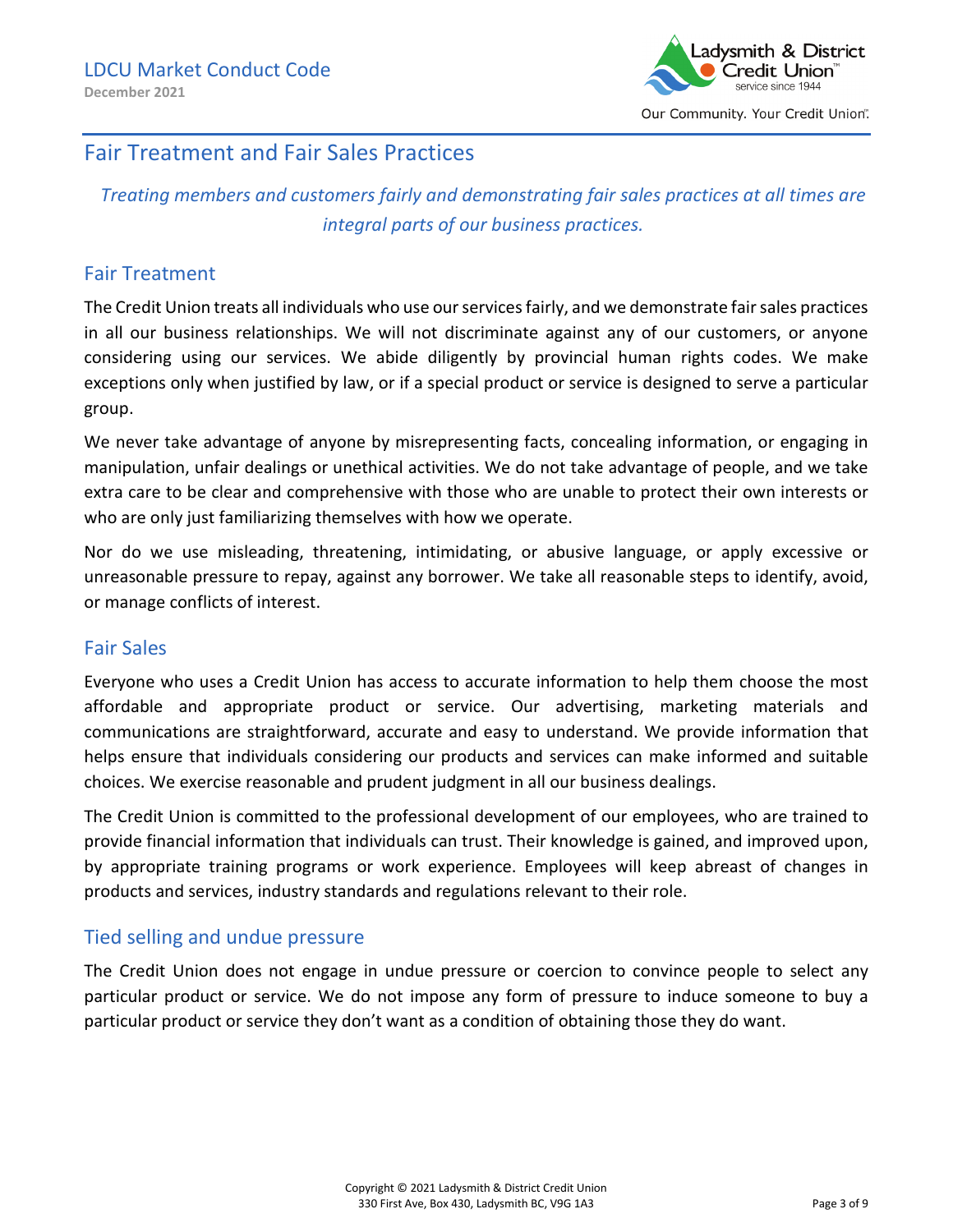## Negative-option billing and consent

The Credit Union does not practice negative-option billing, which means automatically billing people for a product or service they have not asked to purchase. We will always obtain people's consent for new and optional products and services and will seek out their consent for changes made to agreements that affect their rights and obligations.

## Preferential pricing

In certain instances, we will offer a better price or rate on all or part of a product or service. This practice is permissible. For example, we may offer a preferential price if a member, account holder, or consumer has or is considering buying several other Credit Union products or services. We are completely transparent about these opportunities.

#### Risk management

To manage risk or costs, or to comply with any laws that apply to our operations, we may make reasonable requests of our members, account holders, or consumers as a condition of acquiring a product or service.

## Digital products and services

Many legislative and regulatory requirements apply to digital financial products and services. The Credit Union regularly seeks regulatory guidance and follows best practices when providing Internet-based products and services in a digital environment.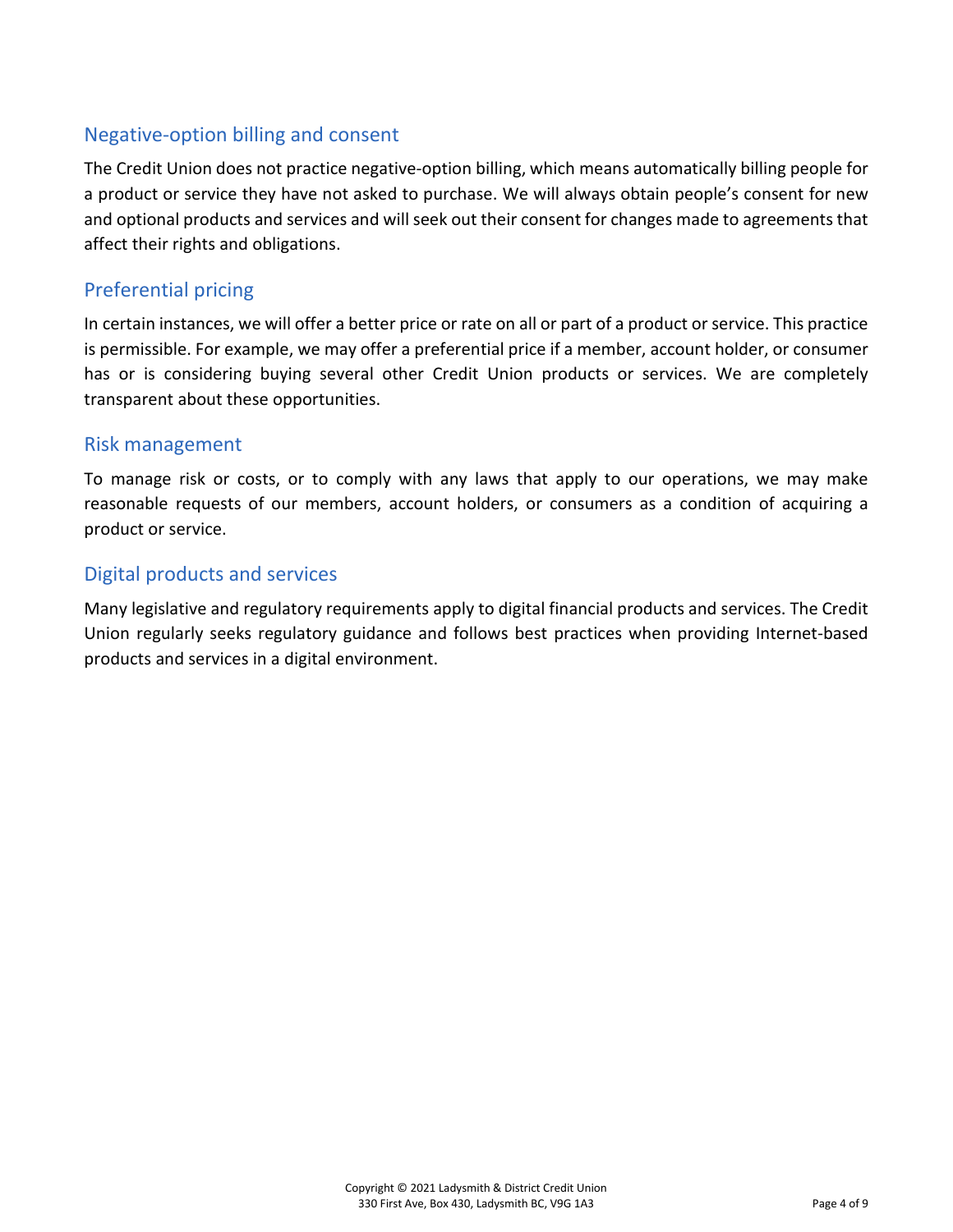# ACCESS TO BANKING SERVICES

## *Credit Unions are determined to ensure people have access to fundamental banking services. This is an essential part of our mission.*

We open deposit accounts for anyone whose identity can be verified, and if we refuse to do so, it is only for sound business reasons. The Credit Union may also refuse to open an account if it has a closed bond of association and the applicant does not meet the conditions of that association.

We may refuse to open a deposit account if an applicant has previous write-offs or losses or a poor credit bureau score. We assess whether we can minimize the risk by instead imposing restrictions on the account. Our decision is influenced by several factors. We consider the amount of past losses or writeoffs, the length of time since the loss, and any extenuating circumstances.

When we refuse to open an account, we inform the applicant of our decision. We never refuse to open a deposit account for unjust discriminatory reasons, or if the applicant is unemployed, or has been bankrupt. We do not refuse to open an account when the applicant is not making an immediate deposit. If we close a deposit account, we do so only in strict accordance with the agreement that governs our relationship with that member or account holder.

## Restrictions on deposit accounts

The Credit Union may impose reasonable restrictions on certain deposit accounts. Restrictions include placing temporary holds on cheques to allow time for them to clear or limiting the amount of cash provided on a deposited cheque. If warranted, we may impose limits on overdraft restrictions, on debit card privileges, or on ATM and online access. We are transparent regarding any changes or restrictions imposed upon members' accounts.

## Low-fee and no-fee deposit accounts

Credit Unions believe low-fee and no-fee accounts should be available to ensure fundamental banking services are available to those who cannot otherwise afford to open and operate an account due to the cost.

## Access to funds

At the Credit Union, account holders have immediate access to the first \$100 deposited by cheque into a deposit account (or by the next business day). We may not grant the funds if the cheque is endorsed more than once, is in a foreign currency or issued by a foreign branch, if we believe it is tied to illegal activities, or if the account is less than 90 days old. We will inform affected Members or Account Holders of any reductions to funds access limit amounts, or increases to cheque- hold periods.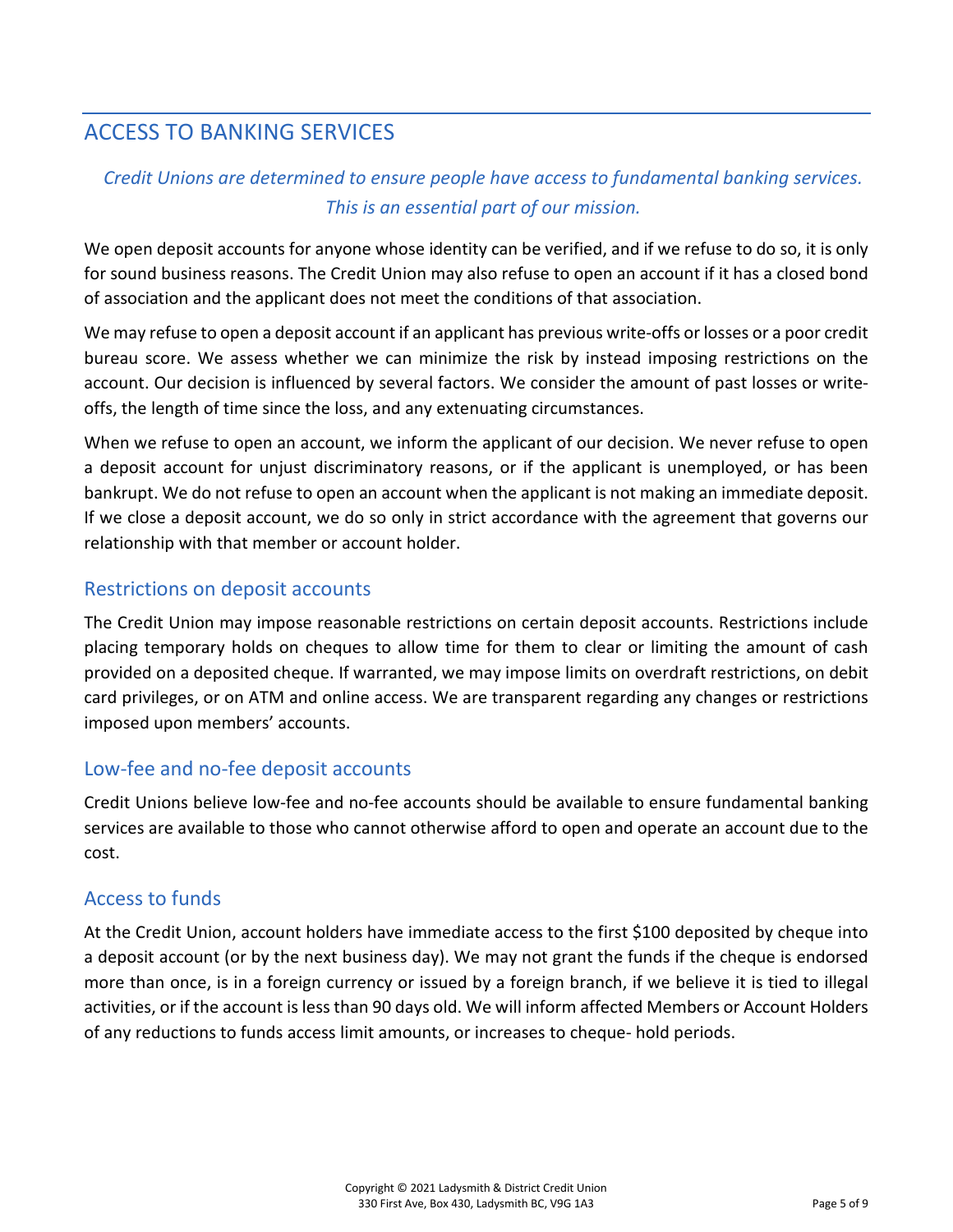## Government of Canada cheques

The Government of Canada provides indemnification for federal government cheques up to \$1500, and all financial institutions have access to a verification service. On this basis, Credit Unions support cashing Government of Canada cheques up to \$1500 at no cost for their members and account holders on the presentation of acceptable identification. However, Credit Unions may refuse to cash cheques for more than \$1,500, or for sound business reasons, such as a suspicion that the cheque has been altered in some way or is connected with a crime or fraud.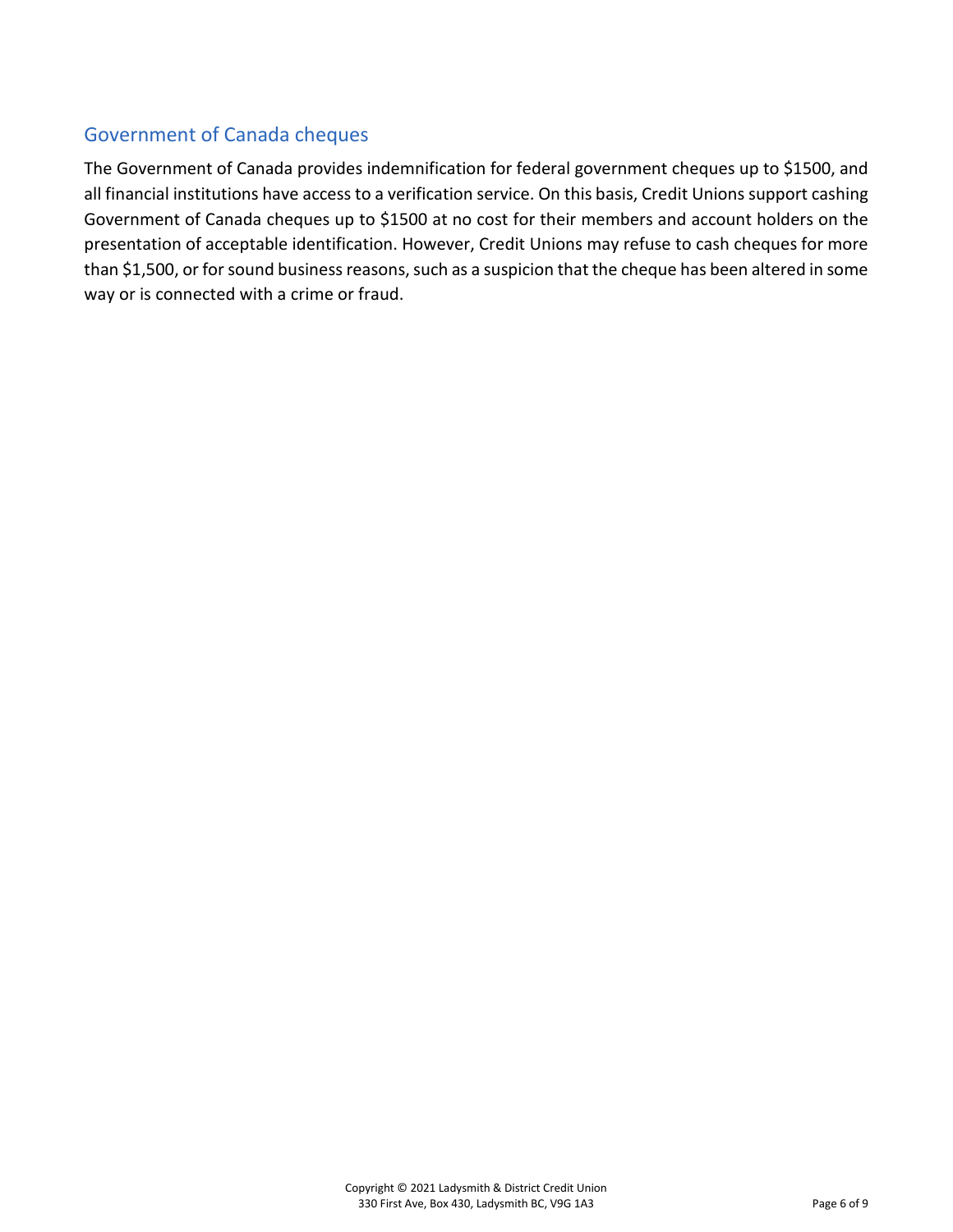# TRANSPARENCY AND DISCLOSURE

# *The Credit Union will provide suitable product and service information that is easy to understand, and considers the financial needs of the Member, Account Holder, or Consumer.*

Up-to-date information is made available to individuals before and after a product or service is acquired. Our documents are clear and contain all the financial implications of a transaction.

When someone opens an account, we ensure they are making an informed decision by letting them know the key features of an account and any associated risks, exclusions, or limitations. We make sure they are aware of the financial implications of a transaction, that they understand all related costs, and that they know the terms and conditions and their rights and obligations. We draw special attention to the key areas of an agreement, including fees and charges, changes to the agreement, applicable restrictions, overdraft protection, deposit insurance coverage, and other relevant terms and conditions.

To ensure people are fully informed, when a member or account holder acquires a product or service, we provide them with the related documentation. Account holders receive regular statements and are advised of any changes. If a statement has already been provided, we may charge a reasonable fee to provide a duplicate copy. The Credit Union gives advance notice of changes to agreements, service fees or account structures, and interest rates in accordance with applicable legislation.

In cases where notice is not legally required, the Credit Union may provide notice on their website, inbranch, by mail or electronically. Where no such rules exist, we follow the rules agreed to by the Credit Union and the provincial regulator.

## Mortgage information

The Credit Union provides general mortgage information for members and account holders with mortgages on request. This information includes a contact number the Member or Account Holder can call to obtain additional specific information about their mortgage.

## Branch and ATM closures

We understand the potential inconvenience that the closing of a branch or ATM may have on our Members and Account Holders, and thus we make every effort to alert our members to the closing of a branch or ATM as soon as possible. The Credit Union will notify Members and Account Holders of any closures – permanent or temporary – in accordance with applicable legislation. In cases where no legislation applies, notice may be communicated by the Credit Union on their website, in- branch, by mail or electronically.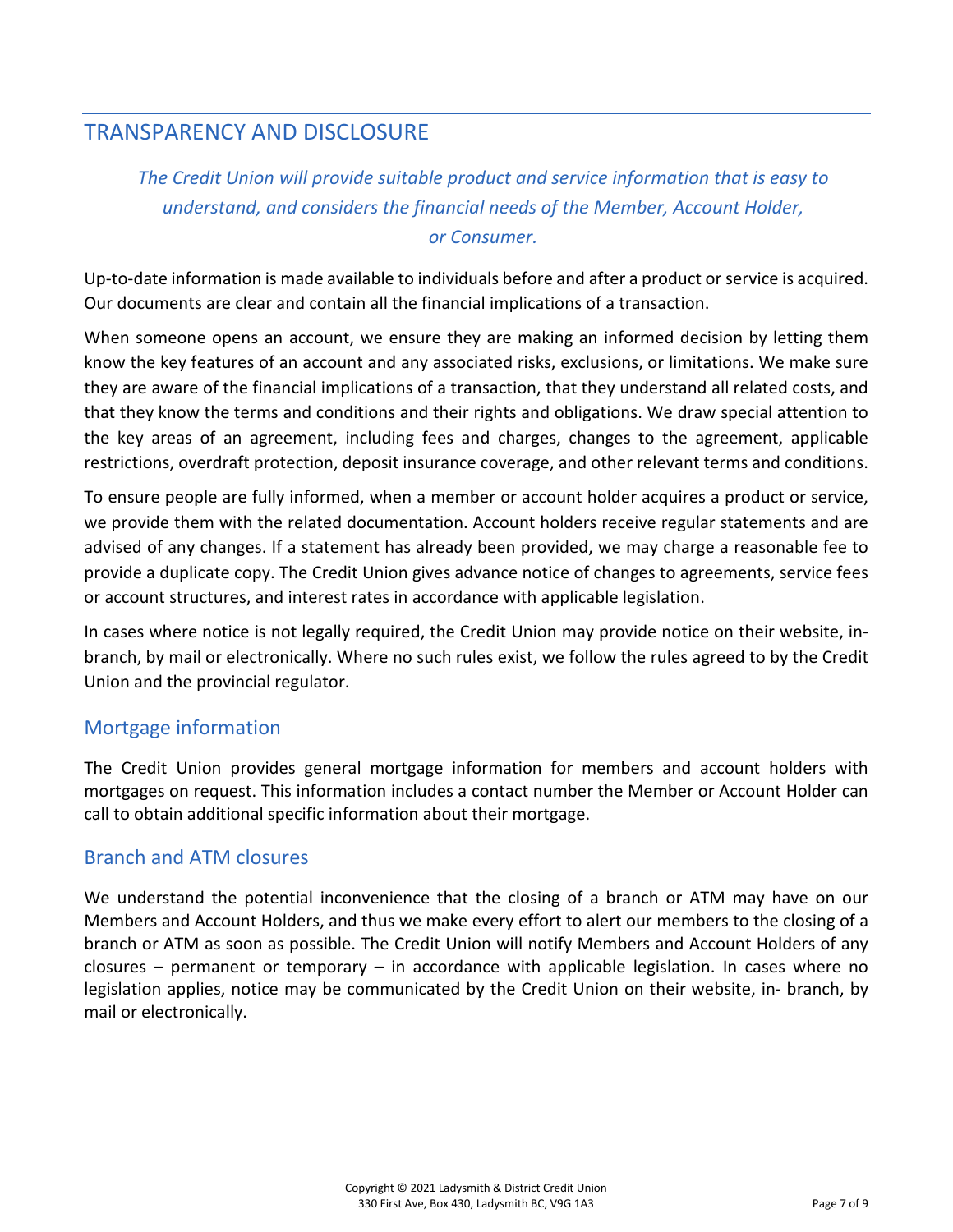## **Disclosure**

Because we often use the terms "bank," "banking" or "banker" in our marketing materials, we make sure account applicants new to a Credit Union understand that the account is not being opened in a bank. We call this process onboarding. Customers new to a Credit Union may not be clear on the distinction. We verify that they understand the account is with a Credit Union and not a bank.

## Identifying deposit insurance system

When identifying our deposit insurance system, we follow the restrictions, guidance, requirements, and display and advertising rules established by provincial deposit guarantee or insurance corporation.